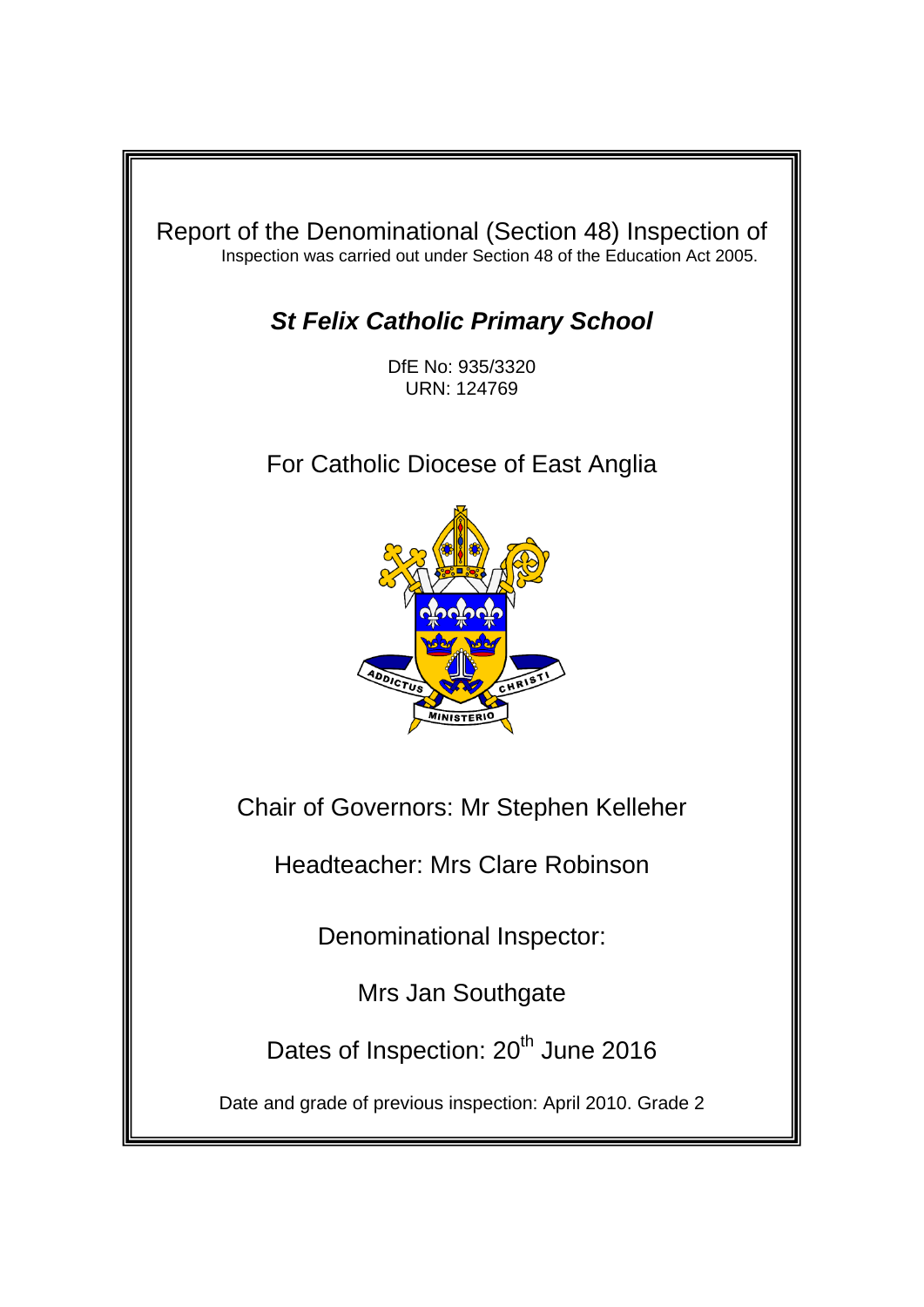#### **DESCRIPTION OF THE SCHOOL**

St Felix Catholic Primary School has expanded to a one and a half form entry school for pupils from 3 to 11 years. There are currently 335 pupils on roll of which 55% pupils are Catholic, 10% are of other Christian faiths and 3% are of other world faiths. Of the 13 staff, 38% are Catholic and two members of staff have an RE (religious education) qualification. The school serves St. Felix Church Parish but includes pupils from many areas within the town. The school receives pupils from a range of social backgrounds, and in recent years there has been a significant increase of pupils (33%) with EAL (English as an additional language) which is well above the national average of 19%.

# **OVERALL EFFECTIVENESS OF THE SCHOOL AS A CATHOLIC SCHOOL.**

# **Grade: 1**

St Felix School is an outstanding Catholic school because of its distinctively Catholic values which permeate the way of life, and are lived out to the full, thus supporting the school's vision. The home, school, parish community is committed to providing the best opportunities for all pupils, and the partnership is highly valued by everyone involved in the school life. The Catholic ethos is intrinsic through all aspects of the school life, supporting individuals' faith journeys and inspiring a love of learning. Consequently, pupils make excellent progress, and are motivated and inspired to make further achievements. In June 2014 the school achieved the RE Quality Mark (REQM) Gold Award. All pupils are given caring, spiritual and loving guidance, enabling everyone to grow and embrace the Christian values of Jesus to support their future lives. The prayerful life of the school creates a positive, calm and peaceful atmosphere and impacts on pupils' excellent behaviour, attitudes and kindness towards each other. One pupil explained that the school community helps "make us the best that we can be." The strong, collaborative and empathetic senior leadership team, together with the parish priest and governors, is instrumental in effectively promoting the Catholic identity of the school. They ensure that the constantly developing vision of the school not only impacts on pupils' achievement, attainment and progress, but their spiritual, moral and social development.

# **What the school needs to do to improve further?**

- Ensure that the quality of marking of pupils' work in all year groups provides regular opportunities for pupils to consider further challenge and understanding related to the next steps of progress.
- Offer further CPD (continual professional development) such as CCRS (Catholic Certificate in Religious Studies) to all members of staff including support staff.
- Maintain pupils' involvement in planning, leading and further developing presentations within collective worship and prayer led activities, and encourage pupils to evaluate outcomes.

# **PUPILS. How good are outcomes for pupils, taking account of variations between different groups.** The same state of the state of the state of the state of the state of the state of the state of the state of the state of the state of the state of the state of the state of the state of the sta

The extent to which pupils are involved in and benefit from the Catholic life of the school is outstanding. Pupils live out the mission of being "Followers of Jesus" by their words, prayerfulness and actions. Pupils take on ministries, are involved in the school's council and,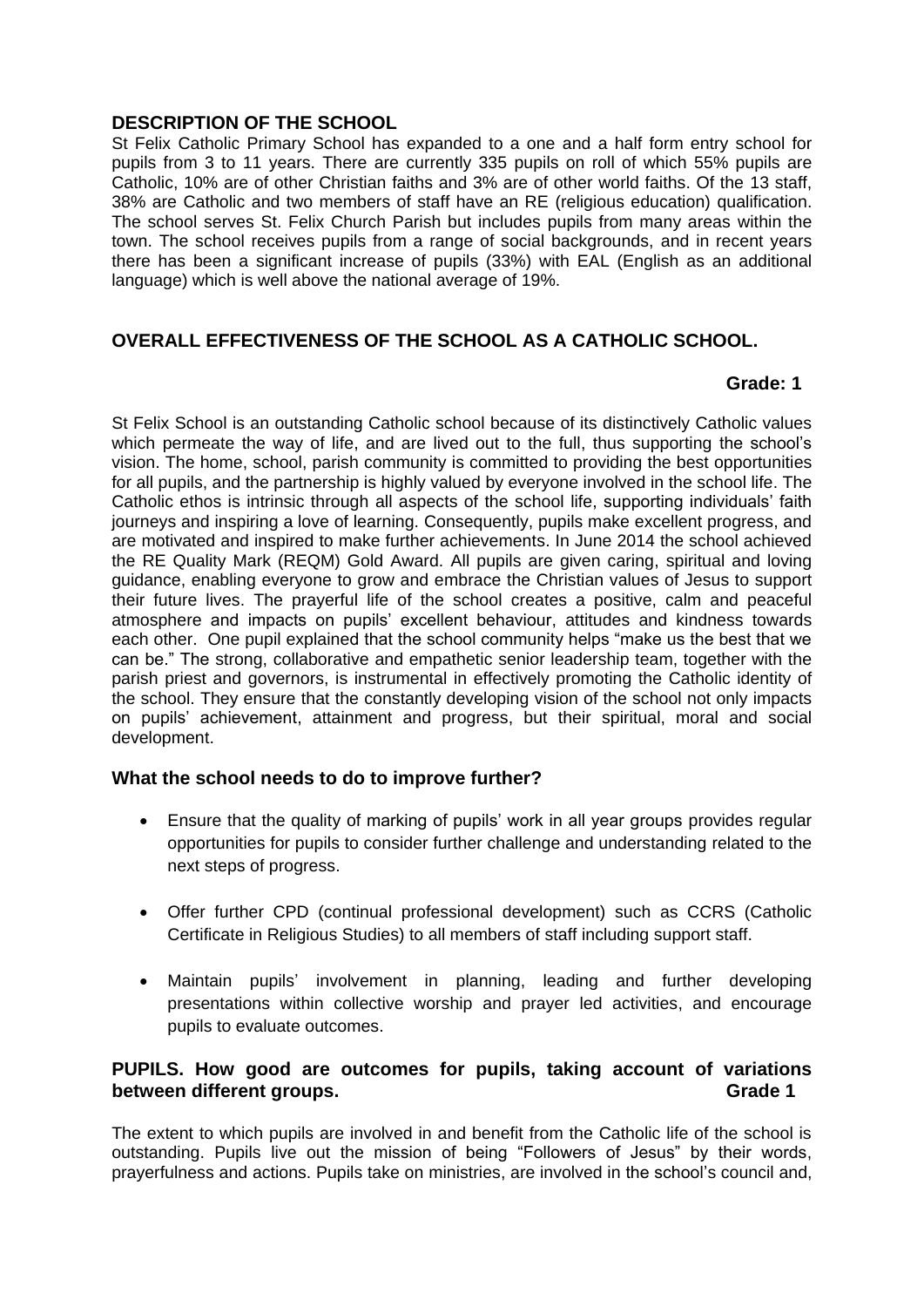encouraged by their teachers in class, ably support their peers through collaborative tasks and sharing ideas. Pupils fulfil their responsibilities with care and other pupils spoke eagerly of being considered for such ministries within school. Pupils are good role models for each other, and in the pupils' meeting with the inspector, they spoke highly of their school and stated that they felt safe and happy. Pupils are given opportunities to verbally challenge themselves regarding the "Big Questions" which relate to what they already know, want to know and what they then learn to share with others. A number of pupils also spoke of and explained living out the "Five R's" through being Responsible, Resourceful, Reflective, Ready and Resilient. They organise events to support many charities and clearly enjoy their involvement. The pupils spoke of sacred words and how these help them to be not only like Jesus, but like other key religious figures, for example Mother Teresa. The school is very inclusive, and children of other world faiths are given opportunities to share aspects of their faith with other pupils. Pupils' personal, spiritual and moral development is outstanding and this is evidenced by their behaviour in school, and from feedback, when they attend local or wider community events.

Pupils relate well to their parish priest, who regularly visits each class, and a number of pupils support school and parish Masses through altar serving, participating with the readings and as musicians. All pupils participate in the sacramental and prayer life, liturgies and collective worship. These aspects are also celebrated through working displays and beautiful murals, such as "The Holy City" and the Mission Statement of being "Good Followers of Jesus". These displays have been created through pupil art workshops. The RE (religious education) Ministers (Year 5 pupils) plan, lead and deliver weekly liturgies based on Christian values, and they train the Year 4 pupils in this role for the following academic year. Traditional prayers and personal prayers are shared daily within collective worship or in class, and intention prayer books in classes are created by the pupils.

The vast majority of pupils respond enthusiastically to their religious education lessons and concentrate well. Where appropriate, pupils are supported by an adult, so they successfully achieve and improve their understanding. Pupils enjoy their lessons and achieve well because, as one pupil said, "teachers adapt to your way of learning." The teaching styles in each class, whilst varied, motivate and inspire pupils to choose challenging tasks which are differentiated. Pupils achieve age appropriate religious education levels of attainment and many exceed the national expectations. The data for progress for all pupils over the last two years indicates that the majority of pupils in all year groups made at least expected progress, and of those, 50% exceeded attaining expected progress. Predictions for the end of this year are in line with this achievement, so the pace of increased progress for pupils, has been maintained.

#### **LEADERS AND MANAGERS. How effective are leaders and managers in**  developing the Catholic life of the school? **Grade 1**

The headteacher, deputy headteacher / RE leader together with governors and managers are deeply committed to their vision and with inspirational leadership, make a positive and direct impact on the Catholic life of the school. There are excellent home, school, parish links, and a key strength of the school, identified by parents, is the excellent use of communication systems which provide on-going information. Families receive weekly "The Wednesday Word" Christian literature, which offers ideas and activities for parents and their children at home. The HSA (Home School Association) plays a regular part in supporting the school through organised, inclusive and fun events. Parents value the termly parent partnership days and always feel welcomed by staff. The school operates an "open door" policy. One parent mentioned that "the children are inspired to bring home behaviour systems to help their siblings." The spiritual, moral and social characteristics are evident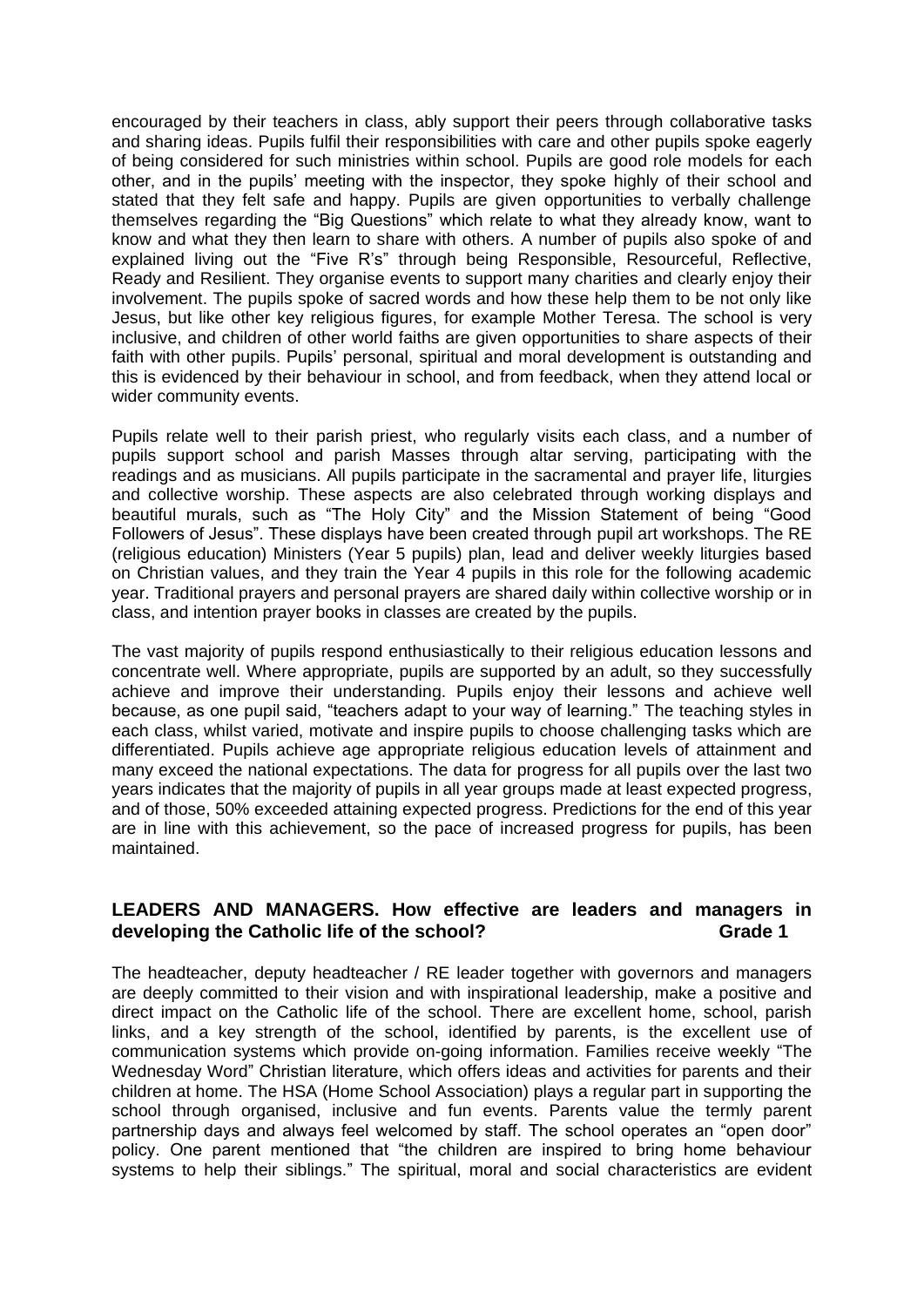throughout the school in word and action, and also through vibrant working displays, personal prayer, through collective worship and in the excellent relationships between staff and staff with pupils. The parish priest plays an important role in supporting families and this enhances the Catholic ethos and Church's Mission. Provision for pupils' education for personal relationships through the developmental programme of "a Journey in Love" approved by the diocese, supports pupils in making choices and is linked to Catholic values. There are excellent systems in place to underpin regular and rigorous self-evaluation which supports the school development planning and governors are actively involved in this process. CPD (Continual Professional Development) plays a major part in developing teachers' expertise and this directly impacts on the school's succession planning. Extra CPD will be offered to TAs (teaching assistants) in the future. The headteacher and RE leader meet regularly with other cluster schools and attend diocesan meetings. The Year 6 teacher is also a Pastoral Leader, supporting pupils appropriately when personal issues arise. Pupils in the meeting with the inspector expressed their gratitude for a listening ear. The governors play a distinctive role in supporting the Catholic life of the school, which was an area of development in the last inspection and which has been successfully met.

Leaders, governors and managers consider religious education as a core subject and therefore governors, together with leaders, regularly scrutinise the attainment and progress data, observe RE lessons, conduct learning walks, evaluate collective worship and undertake scrutinies of pupils' workbooks, compiling reports to address outcomes. The RE leader effectively guides and supports staff to deliver quality lessons which have pace, a variety of learning techniques to suit all pupils, and differentiated tasks which offer challenge to all pupils. As standards of attainment have risen, she is now pursuing further ideas to support the more able pupils. All aspects of religious education teaching and learning are monitored rigorously and a clear improvement plan has been devised. Moderation of pupil's assessed work is undertaken within school and through collaboration with the local Catholic partnership schools. Within the diocesan working party, the RE leader has also played a key role in revising the diocesan RE curriculum plan. The religious education budget has been particularly generous in the last academic year to provide appropriate resources to support the curriculum, and is in line with other core subjects. The RE governor who is the parish priest, meets regularly with the senior leaders to discuss outcomes for pupils, further opportunities to enhance their knowledge and understanding of religious education, and participation with other Catholic schools through visits to diocesan events and liturgies.

# **PROVISION. How effective is the provision for Catholic education: Grade 1**

Collective worship, Mass and opportunities for shared prayer are central to the life of the school. Pupils' liturgical formation is well planned to create experience of Catholic traditional prayer, worship and celebrations, and these are evaluated by the governors and senior leaders. Opportunities are offered for pupils and parents to share their views. The parish priest makes a significant contribution to the sacramental life of the school, and Reconciliation services form a part of the liturgical calendar and worship. The "Year of Mercy" theme is evident in classrooms and in corridors with colourful displays and reflections. During the inspector's visit, collective worship was planned and delivered by the pupil RE Ministers, based on the theme, "Who do people say that I am" said Jesus. This included successful use of power point, together with song, prayer, the gospel reading, reflections and questions for pupils to consider. The request for volunteers to come forward and share their various roles within family and school life, in response to "We are many things to many people," was beautifully delivered, with pupils keen to participate and reverently listen. There was a calm peaceful and prayerful atmosphere throughout. Recently pupils experienced feedback from a Hindu family on their religious celebrations. Parents are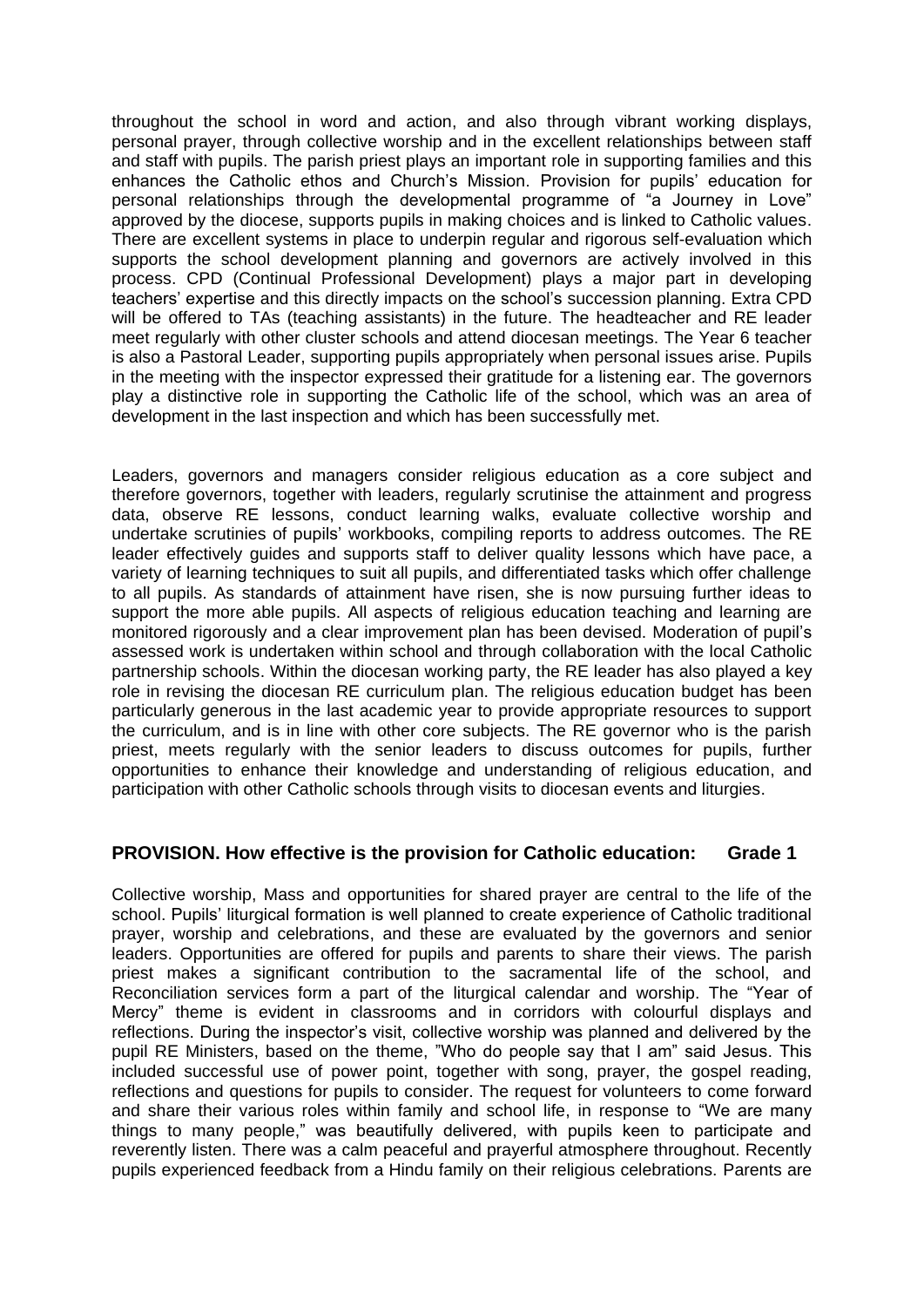invited to attend liturgies and Masses together with governors. In classrooms the prayer tables are an active resource along with working wall displays of on-going RE themes. Recently a prayer courtyard has been successfully created where pupils enjoy the opportunity to quietly pray, peacefully tend to plants, check the wormery or feed birds.

The teaching of religious education is consistently highly effective in engaging pupils, ensuring that they are gaining knowledge and understanding and challenging ideas and suggestions. The teachers have excellent subject knowledge and this inspires and motivates pupils to find out more. The inspector met with a few parents, who commented on how their children share at home their understanding of their religious education lessons, and how they are inspired to seek further knowledge from other sources, to then take back into school to share in class. Marking of pupils' work in some classes challenge pupils to think further and evaluate where their learning can lead to, and this needs to be further developed for all classes, so all pupils experience this form of challenging learning both verbally and in written response.

The school's religious education curriculum meets all requirements of the Bishops' Conference. At least 10% of curriculum time is used for religious education in all classes, and at times the percentage is further increased in response to diocesan circumstances and events, as well as opportunities identified within cross-curricular activities. In many classes pupils post views, ideas and reflections on working walls. Other faiths are taught throughout the year, and the rich opportunities provided by the curriculum impacts on the spiritual, moral and social development for all pupils. The quality and quantity of work within pupils workbooks throughout the school evidences excellent use and understanding of religious vocabulary, and in one lesson observation in the Year 1 class where pupils were focussing on "Giving Gifts to God", a pupil when describing how they felt taking up the offertory mentioned that "it makes me think of Jesus and how he shows mercy."

The inspector wishes to thank the headteacher, RE leader, governors, staff, children and parents for their very warm welcome and for contributing to her most enjoyable, informative and interesting visit.